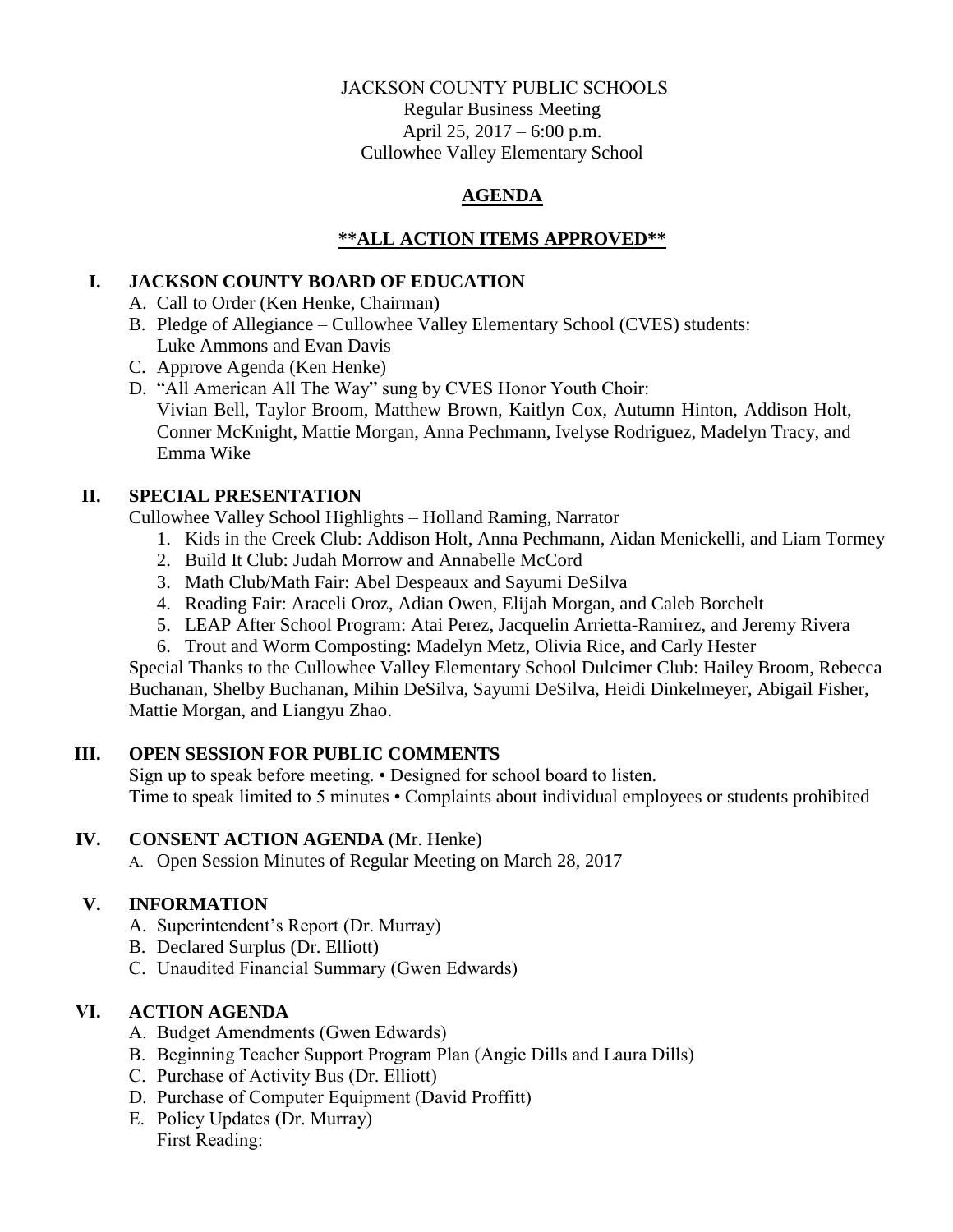1. Automated Phone and Text Messaging (5008) (New)

Updates:

- 1. Governing Principals Student Success (1200)
- 2. Governing Principals Parental Involvement (1300)
- 3. Parental Involvement (1310/4002)
- 4. Title I and Family Engagement (1320/3560)
- 5. Testing and Assessment Program (3410)
- 6. Student Promotion and Accountability (3420)
- 7. Student Voter Registration and Preregistration (3640/5130)
- 8. Homeless Students (4125)
- 9. School Assignment (4150)
- 10. Assignment to Classes (4155)
- 11. Community Use of Facilities (5030)
- 12. Administering Medicines to Students (6125)
- 13. Use of Student Transportation Services (6320)
- F. Field Trips (Dr. Murray)
	- 1. Atlanta Dragway Smoky Mountain High School, Grades 10-12, Commerce, GA, May 5, 2017, TT 3594.
	- 2. Pigeon Forge Blue Ridge School, Grades 4-5, Pigeon Forge, TN, May 26, 2017, TT 3626.
	- 3. Carowinds BREC, Grades 10-12, Charlotte, NC, May 5, 2017, TT 3592.
	- 4. Clingman's Dome Scotts Creek Elementary School, Grade 5, GSMP, TN, May 3, 2017, TT 3623
	- 5. GA Aquarium, Coca Cola Museum and Six Flags Blue Ridge Early College, Grade 12, Atlanta, GA, May 11-12, 2017, TT 3618.
	- 6. Six Flags Over Georgia FES, SMES, CVES, SCES, Grades 7-8, Atlanta, GA, June 3, 2017, TT 3619.
- **VII. CLOSED SESSION – Pursuant to G.S. 143.318.11 for the following purposes: under subsection; (a) (1) to prevent the disclosure of privileged or confidential personnel information pursuant to G.S. 115C-319-321 and (a) (3) to discuss matters protected by the attorney-client privilege.**

# **VIII. PERSONNEL ACTION AGENDA**

### **Employee Recommendations:**

- 1. Adams, RB Substitute School Nutrition Assistant, Fairview Elementary School
- 2. Caplinger, Kristen Activity Bus and Substitute School Bus Driver, County-wide
- 3. Dillard, Morgan Activity Bus and Substitute School Bus Driver, Smoky Mountain High School
- 4. Hill, Melissa Homebound Teacher, Smoky Mountain High School
- 5. Jones, Kathee Afterschool Tutor, Scotts Creek Elementary School
- 6. Laney, Melissa Substitute School Nutrition Assistant, Fairview Elementary School
- 7. Lowe, Tammy Afterschool Tutor, Scotts Creek Elementary School
- 8. Mahoney, Chris Afterschool Tutor, Scotts Creek Elementary School
- 9. Martin, Shirley Afterschool Tutor, Scotts Creek Elementary School
- 10. Nelson, Josh Afterschool Tutor, Scotts Creek Elementary School
- 11. Reynolds, Carrie Afterschool Tutor, Scotts Creek Elementary School
- 12. Welch, Shannon Substitute School Bus Driver, Scotts Creek Elementary School

### **Employee Resignations:**

- 1. Banks, David Teacher, Smoky Mountain High School
- 2. Crow, Mariah EC Teacher, Smoky Mountain High School